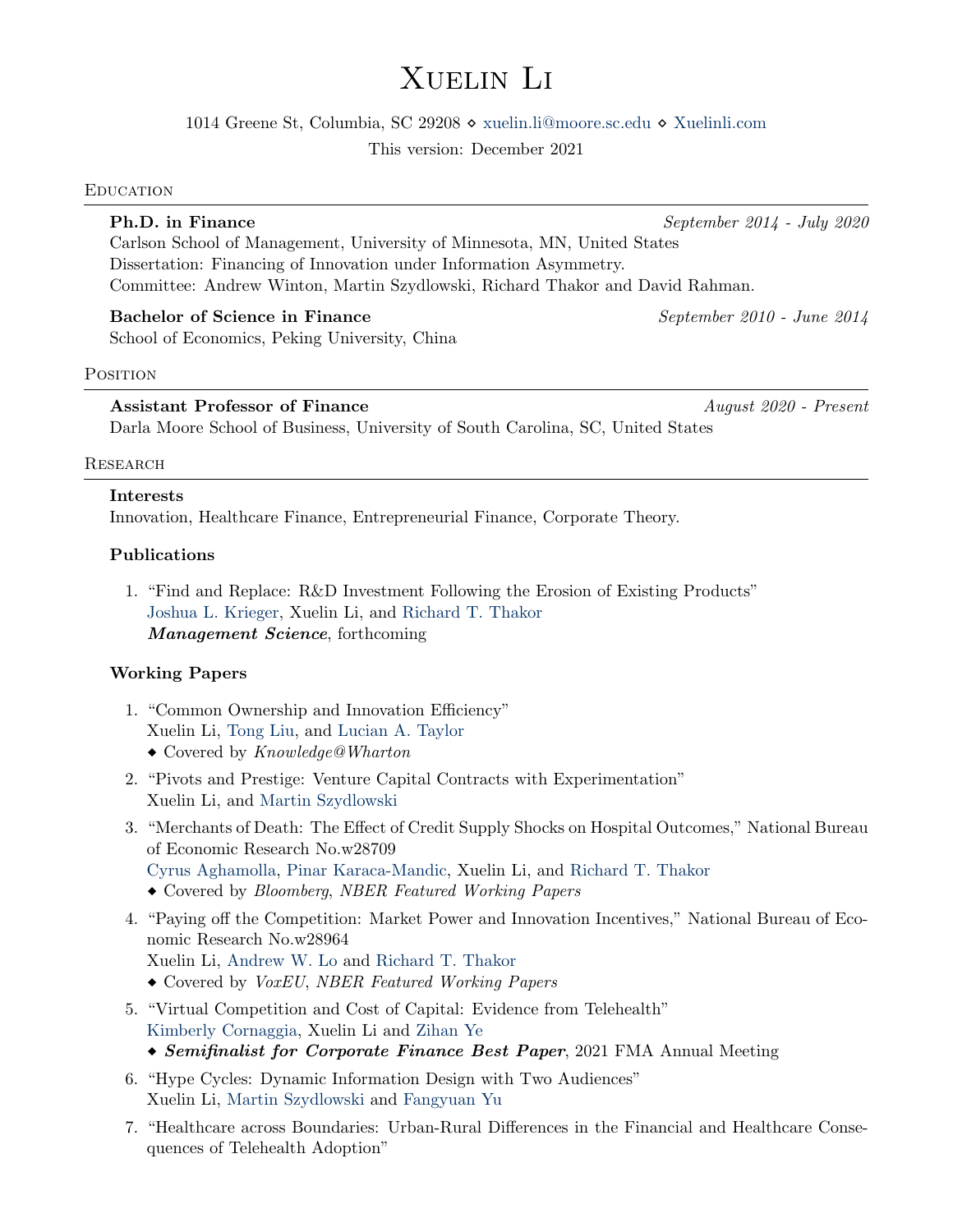[Meizi Zhou,](https://www.meizizhou.com/) Xuelin Li and [Gordon Burtch](https://www.bu.edu/questrom/profile/gordon-burtch/)

Information Systems Research, revise and resubmit

 $\bullet$  Best Paper Award, 19th ZEW Conference on the Economics of Information and Communication Technologies

## In Progress

1. "Secret Scouting" Xuelin Li, and [Fangyuan Yu](https://carlsonschool.umn.edu/faculty/fangyuan-yu) Best Student Paper Award, 2020 Midwest Finance Association Annual Meeting

2. "The Race of Unicorns: A Signaling Theory of Private Acquisitions"

## **TEACHING**

| FINA 469 Investment Analysis Portfolio                       | August 2020 - Present     |
|--------------------------------------------------------------|---------------------------|
| Darla Moore School of Business, University of South Carolina |                           |
| Teaching Evaluation: Avg. $4.6/5.0$ .                        |                           |
| FINA 3001 Finance Fundamentals                               | September 2016 - May 2017 |
| Carlson School of Management University of Minnesota         |                           |

ool of Management, University of Minnesota Ph.D. Excellence in Teaching Award, John Willard Herrick Teaching Award

Selected Awards and Grants

Semifinalist for 2021 FMA Annual Meeting Corporate Finance Best Paper (Oct, 2021) The Darla Moore School of Business Research Grant (\$3,000, September 2021) 19th ZEW Conference on the Economics of Information and Communication Technologies Best Paper Award (June, 2021) 2020 Midwest Finance Association Annual Meeting Best Student Paper Award (Aug, 2020) Doctoral Student Travel Grant, 2019 American Finance Association Annual Meeting (Jan, 2019) Ph.D. Travel Fellowship, University of Minnesota (Oct, 2018 & Oct, 2019) Ph.D. Dissertation Fellowship, University of Minnesota (Aug, 2018) Ph.D. Excellence in Teaching Award, University of Minnesota (Aug, 2017) John Willard Herrick Teaching Award, University of Minnesota (Nov, 2017) Ph.D. Program Summer Research Fellowship, University of Minnesota (2012—2016)

**PRESENTATIONS** 

(<sup>°</sup> Virtual Presentations; <sup>•</sup> Scheduled.)

#### 2021:

CONFERENCES: Virtual Municipal Finance Workshop<sup>°•</sup>, Midwest Finance Association (MFA)<sup>•</sup>.

## 2021:

Conferences: Young Scholars Finance Consortium` , 19th ZEW Conference on the Economics of Information and Communication Technologies` , China International Conference in Finance (CICF)` , Federal Reserve Stress Testing Research Conference` , 34th Australasian Finance and Banking Conference (AFBC)<sup>°</sup>, 31st Annual Conference on Financial Economics and Accounting.

Ence (ATBO), 9350 Annual Conference on Financial Economics and Accounting.<br>BY COAUTHOR: American Finance Association<sup>o</sup> (AFA), European Winter Finance Conference<sup>o</sup>, Financial Intermediation Research Society (FIRS)` , SFS Cavalcade North America` , European Finance Association Annual Meeting (EFA)` , NBER Summer Institute Health Care` , Financial Management Association (FMA) Annual Meeting, Finance, Organizations and Markets (FOM) conference, 2nd Annual Boca Corporate Finance and Governance Conference<sup>•</sup>.

## 2020:

Conferences: Northern Finance Association` (NFA).

Seminars: Texas A&M, U Pittsburgh, Colorado Boulder, U South Carolina, Singapore Management